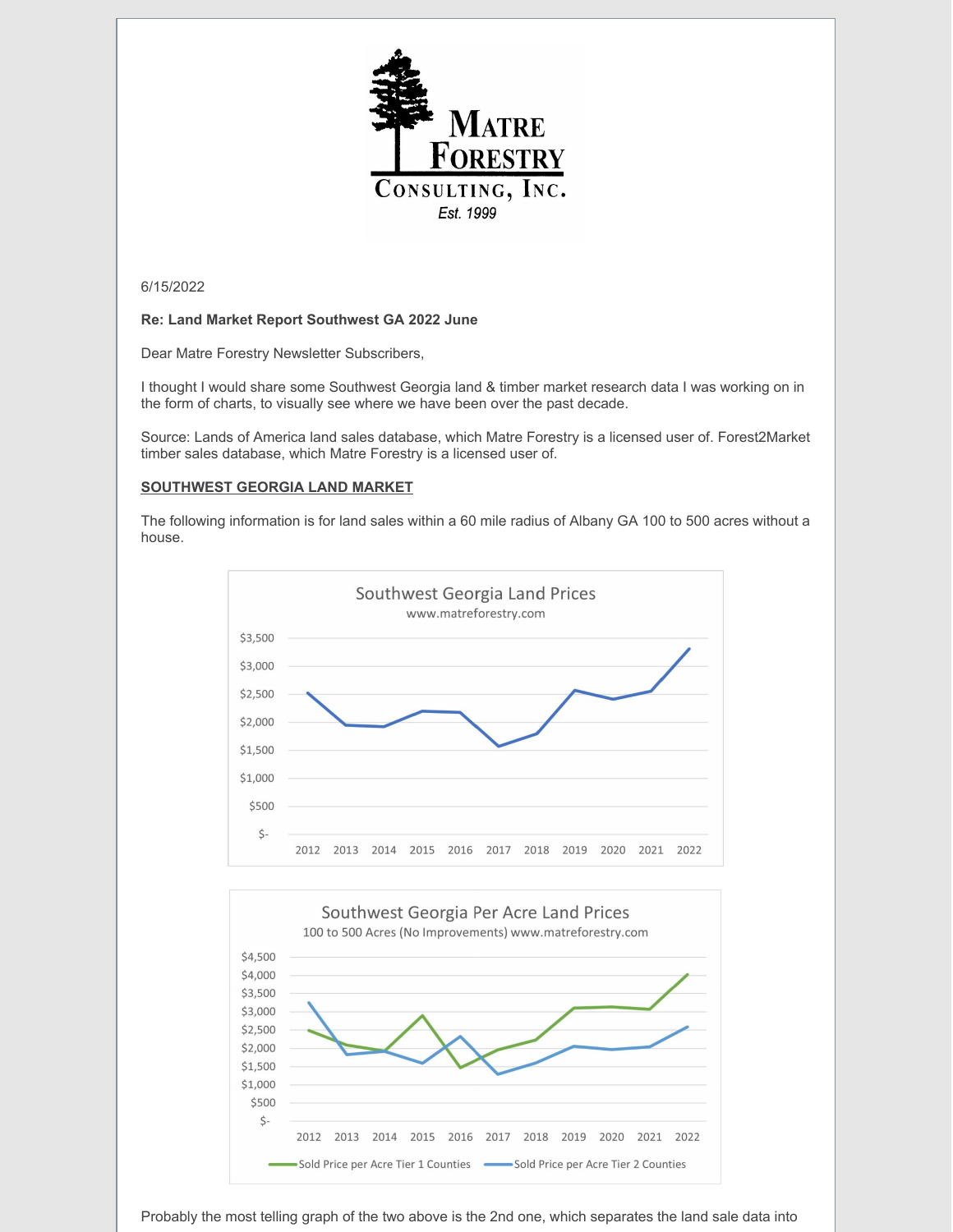Tier 1 Counties and Tier 2 Counties, as determined by Matre Forestry. We made the distinction because there are two distinct markets in Sowega. We called counties along the Flint River and most of the counties south and east of Albany Tier 1 (premium). Tier 2 counties are generally southwest, west and northwest of Albany. Tier 1 counties have higher per acre values due to so many hunters wanting to be close to the Flint River, a higher percentage of cropland, closer proximity to the Florida line, more high end properties such as quail plantations, and generally larger deer.





Above: Time on the market and sold price expressed as a percent of asking price is a good indicator of how hot or cold the market is. Prior to covid, it was not uncommon for land to sit on the market well over a year, and it was not uncommon for sellers to let their land go for well under asking price. Since covid, time on the market and room for negotiations has certainly tightened up.

Caution: Land values vary greatly from tract to tract, depending heavily on attributes, location , and access. This information is intended to show the broad land market over time, and should not be used to value a specific property.

See our land listings including our newest, 25 acres near Lake Seminole and 131 acres near Lake Eufaula, at <https://www.matreforestry.com/properties.html> .

## **SOUTHWEST GEORGIA TIMBER MARKET**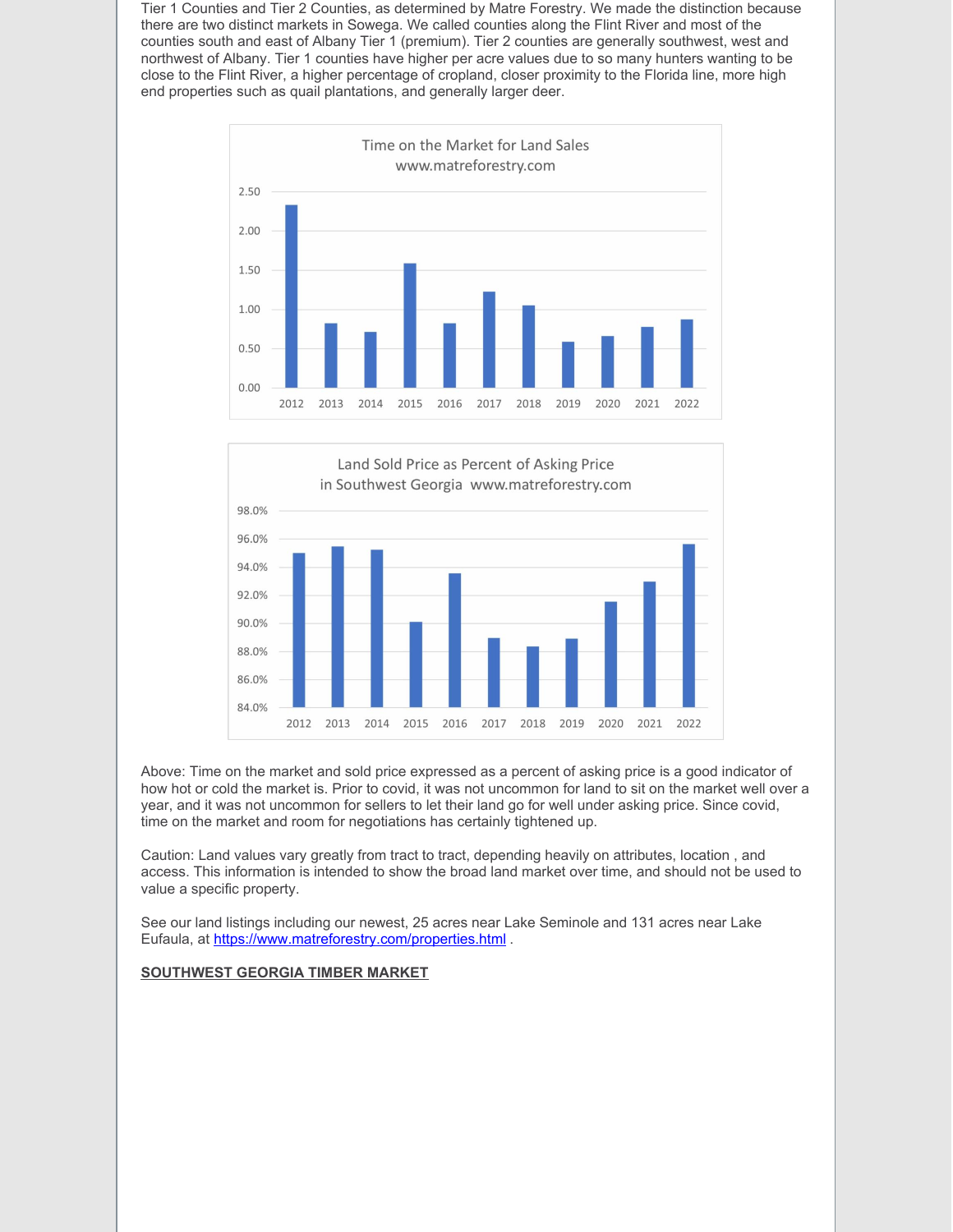

Caution: The timber price graphs do not reflect a recent cool down in the timber market, due to both dry weather and the numerous negative economic indicators, including the obvious such as high diesel cost, but also labor shortages (both in trucking and logging). Another caution: Timber prices fluctuate greatly over time, and from tract to tract and timber sale to timber sale. And yet another caution: Like the land market, the timber market is generally stronger east, southeast, and south of Albany than it is in the other direction, and the sales database the above graphs are based on have a higher percentage of the sales coming from southeast of Albany. This information is intended to show the broad timber market over time, and should not be used to value a specific stand of timber.

## **GOING FORWARD**

I will stop short of making specific predictions, since we are in unchartered economic and political territory, but if you have been considering selling land and/or timber, it would be probably be a good idea to go ahead and pull the trigger.

#### God bless America.

Hopefully this information is helpful to those interested in the land and timber markets of Southwest Georgia, one of the best places to own land of any type. Why is Sowega one of the best places to own land? Because, we have excellent hunting and fishing, great people, a great climate, great water, productive soils, solid timber and agriculture markets, and setting Sowega apart from all other US locations, we are sitting right on top of Florida. Why is Florida important? There is a huge population of Florida outdoorsmen that want to own good hunting land within a reasonable driving distance from their homes, and Sowega checks those boxes very very well. The Florida buyers combined with local Georgia buyers create a very liquid land market.